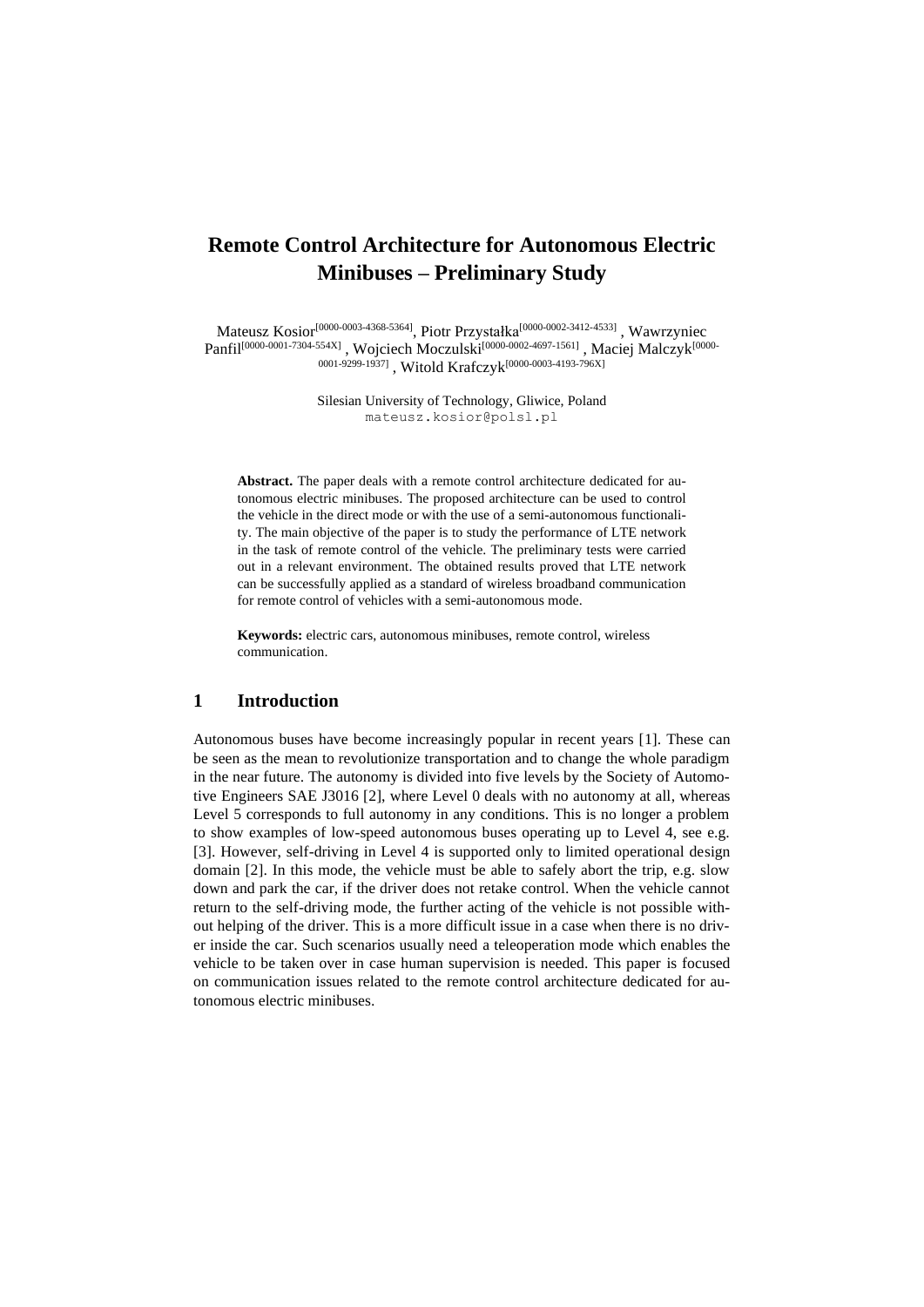# **2 Remote Control Architecture**

The proposed configuration of the hardware components is shown in [Fig. 1.](#page-1-0) The remote control system consists of a remote operator in charge of driving the vehicle; a PC-class computer that acts as a server with a fixed public IP and has indirect access to the LTE network via WAN; steering wheel and control pedals for generating control signals by the remote operator (not shown in the picture); monitors presenting the image from the camera(s) on the vehicle; TELTONIKA RUTX12 router with variable, public and shared IP, access to LTE network and a set of antennas (not shown in the picture); NRU-120S on-board computer for communication via the ROS network and video streaming; PCAN-USB Pro FD analyzer enabling preview and interaction with the CAN 2.0 bus (not shown in the picture).

The components of the remote control system are connected to an internal VPN network. The on-board computer is also connected to the MicroDAQ device, which is the gateway in communication with the other modules on the vehicle (not shown in [Fig. 1\)](#page-1-0). The system is currently under development, therefore the research presented in this article was carried out using an NVIDIA Jetson AGX Xavier Development Kit and an LTE mobile phone access point on the vehicle side, instead of the NRU-120S on-board computer and TELTONIKA RUTX12 router.



**Fig. 1.** Proposed Remote Control Architecture

### <span id="page-1-0"></span>**3 Preliminary Results and Discussion**

The communication system of the remote-control system was verified in a relevant environment (TRL6). The tests compared data transmission latency and frame loss measured for two LTE providers (a and b) with reference measurements made with Ethernet and wi-fi interfaces. A stationary PC connected to the internet and located at the Faculty of Mechanical Engineering of Silesian University of Technology (Gliwice, Poland) was the sender.

During the verification study two types of data were sent via TCP: (1) a stable video stream from a web camera and (2) ROS-based control frames. Latency was measured by comparing the timestamps embedded in the data frames with current time on the receiver. Image acquisition and display latencies, as well as any possible control input latencies were not considered. The receiver was placed in Świętochłowice (SW), in Czechowice (CZ) and then in Wielowieś (WW) in Poland. Receiver and sender were synchronized to a custom NTP server running on the sender PC.

127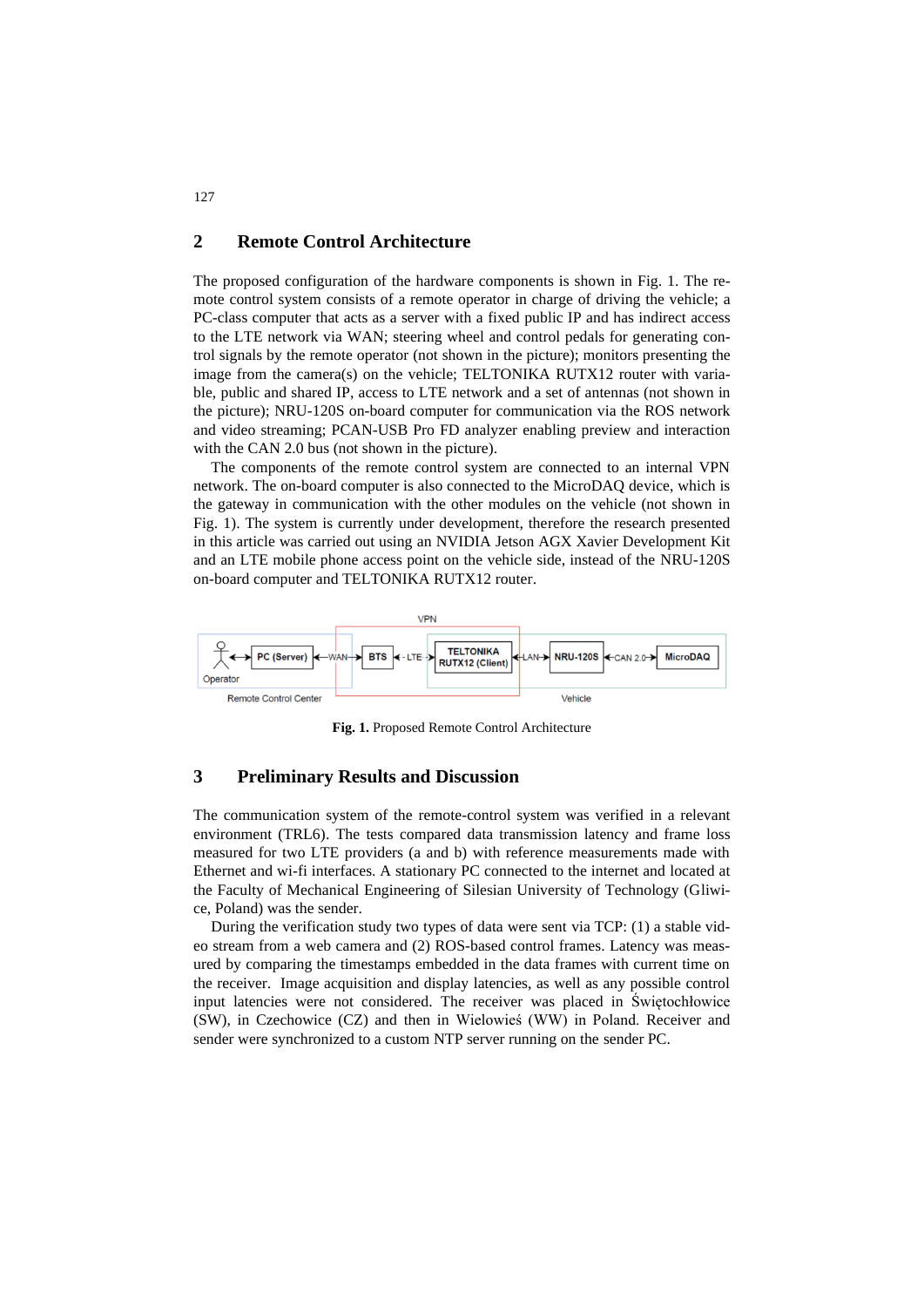Video was streamed from a web camera connected to the PC. The stream was encoded using OpenCV and JPEG with 90% quality. Image resolution was 1280x720 pixels at 30 FPS. [Table 1](#page-2-0) summarizes chosen results. Q1-3 represent the first, the second and the third quartile. Video was streamed outside of ROS network.

<span id="page-2-0"></span>

| #           | Interface     | Receiver<br>Latency [ms] |      |                   |       |          |           |            | Frames         |         |
|-------------|---------------|--------------------------|------|-------------------|-------|----------|-----------|------------|----------------|---------|
|             |               | Location Min Max         |      |                   | Avg   | StDev Q1 |           | 02         | O <sub>3</sub> | lost    |
|             | Ethernet      | <b>SW</b>                | 17.7 | 298.3             | 22.9  | 28.3     | 18.2      | 19.1       | 19.6           | $0.0\%$ |
| $2^{\circ}$ | Wi-fi         | <b>SW</b>                | 24.6 | 1767.2 166.2 31.2 |       |          |           | 34.2 89.9  | 362.0          | $0.0\%$ |
|             | $3$ LTE (a)   | <b>SW</b>                | 28.2 | 698.1             | 70.0  | 101.2    | 36.7 41.5 |            | 50.6           | $0.0\%$ |
|             | $4$ LTE (b)   | <b>SW</b>                | 22.1 | 1761.5            | 352.0 | 412.4    |           | 36.7 121.2 | 652.2 0.0%     |         |
|             | 5 LTE (a)     | CZ                       | 29.8 | 449.3             | 44.9  | 44.1     | 33.9      | 38.5       | 41.9           | $0.0\%$ |
|             | $6$ LTE $(b)$ | CZ                       | 35.9 | 756.2             | 61.9  | 100.2    | 38.9 43.1 |            | 46.1           | $0.0\%$ |
|             | 7 LTE (a)     | WW                       | 18.7 | 431.9             | 34.4  | 21.7     | 25.0      | 29.5       | 49.4           | 0.0%    |
|             | 8 LTE (b)     | WW                       | 1.5  | 1312.7            | 97.6  | 2.77.8   | 3.6       | 5.8        | 12.1           | $0.0\%$ |

**Table 1.** Video streaming results for different interfaces

<span id="page-2-1"></span>Control signals were simulated using timestamped ROS messages of types Empty, Bool, Int, UInt, Float and String. They were sent concurrently on different topics at 1 Hz rate. The measured latency was the difference between receive time and the timestamp embedded in the message. Chosen results are presented in [Table 2.](#page-2-1)

| # | Interface     | Receiver Latency [ms] |         | Frames      |       |         |
|---|---------------|-----------------------|---------|-------------|-------|---------|
|   |               | Location              | Min Max |             | Avg   | lost    |
|   | Ethernet      | SW                    | 22.3    | 18.3        | 20.5  | 0.0%    |
|   | $2$ Wi-fi     | <b>SW</b>             | 18.4    | 832.4       | 155.0 | 0.0%    |
|   | 3 LTE (a)     | <b>SW</b>             | 20.2    | 150.0       | 66.6  | 0.0%    |
|   | $4$ LTE (b)   | <b>SW</b>             | 15.7    | 256.9       | 142.9 | 0.0%    |
|   | 5 LTE (a)     | CZ.                   | 0.5     | 279.6 144.9 |       | 0.0%    |
|   | $6$ LTE $(b)$ | CZ.                   | 35.9    | 756.2       | 61.9  | 0.0%    |
|   | 7 LTE (a)     | WW                    | 9.0     | 218.3       | 144.8 | 0.0%    |
| 8 | $LTE$ (b)     | WW                    | 12.1    | 140.8       | 81.8  | $0.0\%$ |

**Table 2.** Control frames received using different interfaces

Additionally, another experiment was conducted by measuring video latency while driving from Czechowice to Gliwice with the receiver onboard. The vehicle was moving approximately at speed of  $30 - 40$  km/s. Only LTE (provider b) was used.

Less dense areas far from city centers featured significant reduction in latency due to clear path to BTSs and less noise, while Świętochłowice provided the largest latency. The performance measured for both LTE providers differs much between the